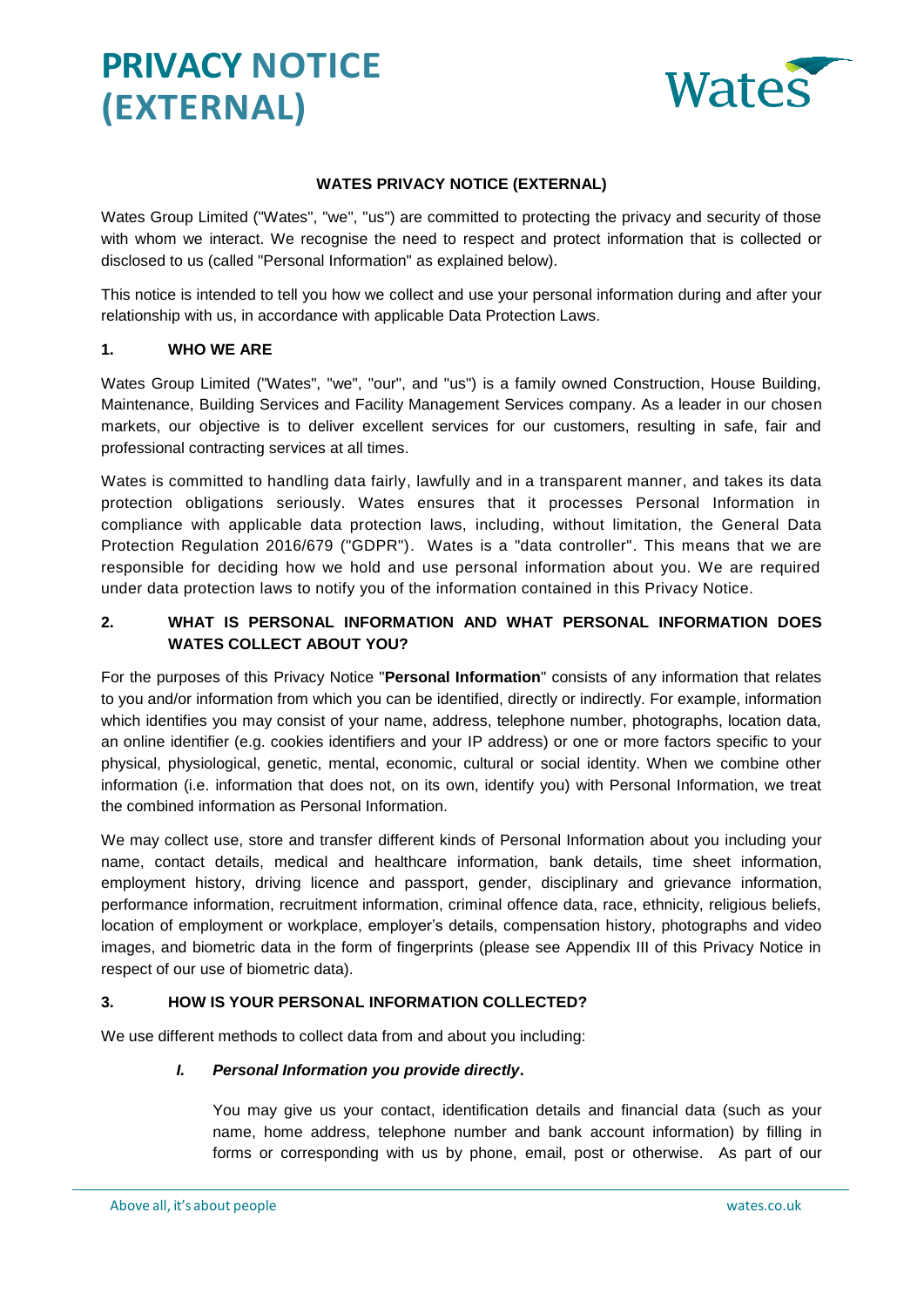

ongoing health surveillance and monitoring obligations, we may also collect information relating to your health via third party specialists that we instruct such as Health Management Ltd.

## *II. Automated technologies or interactions*

In some cases, we may collect information about your computer, including your IP address, operating system and browser type. We collect this personal data by using cookies, server logs and other similar technologies.

### *III. Third parties or publicly available sources*

We may also receive personal data about you from various third parties and public sources, such as Companies House, analytics providers such as Google and background check providers.

### *IV. Surveillance*

We may capture photographs or video images of you by way of CCTV in operation throughout Wates' controlled sites and offices or by way of Wates' Stop/Go Application (see Appendix I of this Privacy Notice for more information on the Stop/Go Application).

### **4. HOW DO WE USE YOUR INFORMATION?**

We may use the Personal Information we collect for:

- recruitment and entitlement to work in the UK (see section [13](#page-5-0) for more information);
- providing services;
- analysis purposes;
- customer support;
- service improvement;
- general business purposes;
- carrying out our legal obligations;
- prevention of accidents on Wates' controlled sites;
- for training and quality purposes;
- internal record keeping in compliance with the GDPR; and
- marketing, sales and promotional plans including updating and maintaining our client relationship management system (see section [12](#page-5-1) for more information).

The law allows us to use the Personal Information as set out above on the basis that the processing is necessary in the following circumstances:

- on the basis that we are acting in our "legitimate interests", for example, for the purposes of effective business management;
- where we need to comply with a legal obligation; or
- more rarely, we may need to use your Personal Information in order to protect your vital interests, for example we may need to disclose information regarding your health to a hospital in the event of a medical emergency.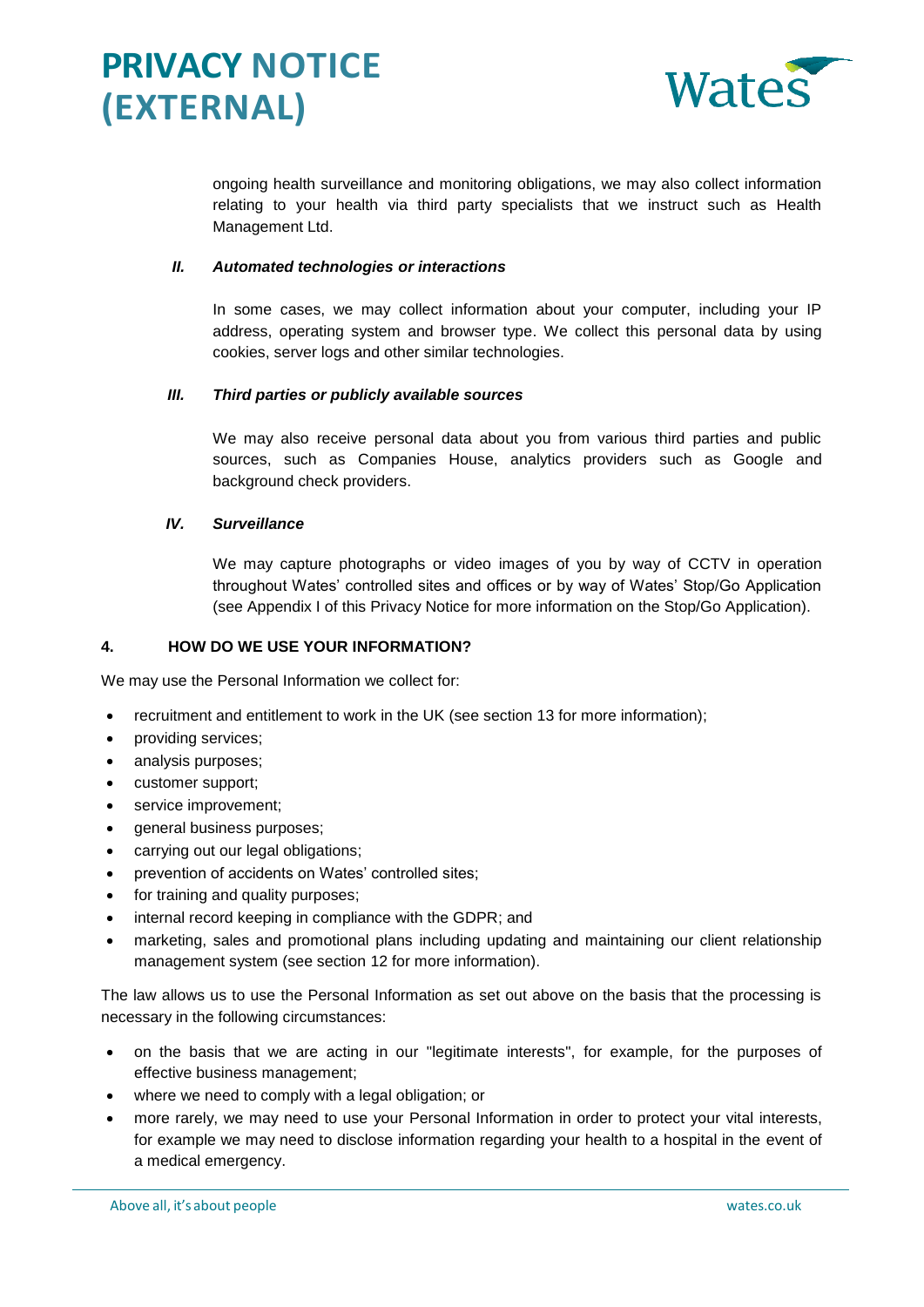

### **Marketing communications**

Wates may use your Personal Information to provide you with email notifications and other communications, including surveys, by telephone or post on the basis that such use is necessary for the purposes of the legitimate interests pursued by us, or in the case of your email notification subscription, in order for us to perform our contract with you. For further information on this, see the 'Your Choices' section of this Privacy Notice at paragraph 12.

#### **Social media, promotional material and publications**

We may use your Personal Information, including photographs, film and quoted statements taken at organised events, on site or on Wates' internal and external communications, including for example on Wates' website, internal Intranet (using, amongst other things, Open Asset (see Appendix V for details)) and published articles. We may also use the same information to promote Wates' activities on social media platforms such as Twitter, Facebook and LinkedIn. Use of your Personal Information, including photographs and film containing your image for this purpose is on the basis of Wates' legitimate interest in promoting and advertising its business.

Should you not wish for photographs or film containing your image or quoted statements (or other Personal Information) to be used for this purpose then you have a right to object to this processing. Please contact the Wates Privacy Team [\(GDPR@wates.co.uk\)](mailto:GDPR@wates.co.uk) to exercise this right or for more information.

However, please be aware that once an article or promotional material is published and in circulation (for example in a brochure or a Tweet) it may be copied and used by others. If you ask us not to use the photograph, film or quoted statements in future, we will comply with your request and we will do our best to stop others doing so, but we cannot guarantee this.

We will make efforts to notify you when photography and/or filming for this purpose is taking place at an event or on site where it is likely that such images will be posted internally or externally.

### **Combining Personal Information**

We may combine the Personal Information that we collect from you (including information received from our affiliates) to the extent permitted by applicable law.

It is important that the Personal Information we hold about you is accurate and current. Please keep us informed if your Personal Information changes during your relationship with Wates.

## <span id="page-2-0"></span>**5. TO WHOM DO WE DISCLOSE YOUR INFORMATION AND WHAT DO WE DO TO KEEP YOUR INFORMATION SECURE?**

We will only use your Personal Information for our internal business purposes, some of which are mentioned above. We do not sell any of your Personal Information to third parties. However, we may disclose your information to service providers, email support services, regulators, HMRC, legal teams, accountants and actuaries, to our public authority clients for the purposes of key performance indicator reporting and to all parts of the Wates Group.

We have put in place appropriate physical and technical measures to safeguard the Personal Information we collect in connection with our Services. In addition, we limit access to your Personal Information to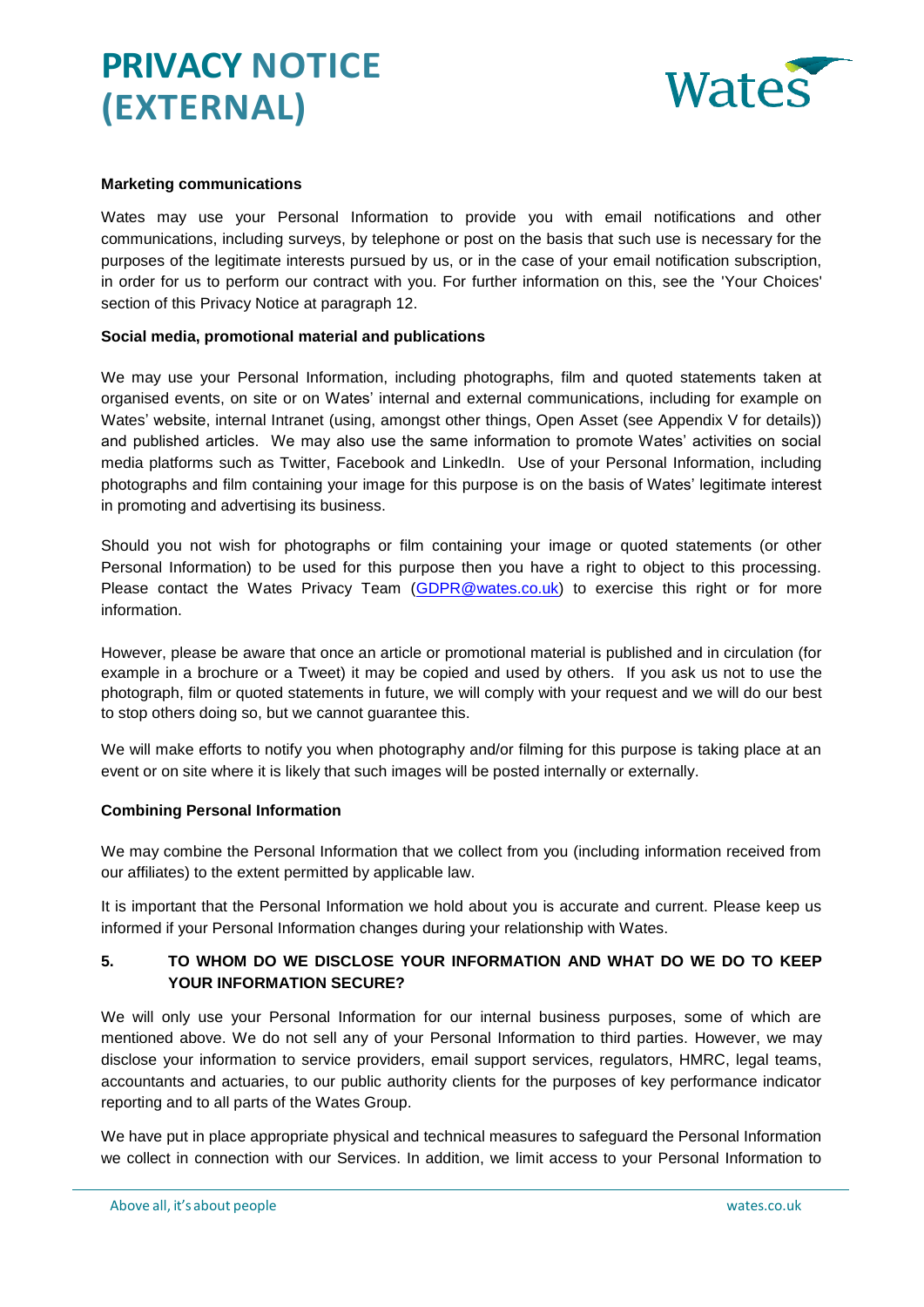

those employees, agents, contractors and other third parties who have a business need to know. They will only process your Personal Information on our instructions and they are subject to a duty of confidentiality. However, please note that although we take appropriate steps to protect your Personal Information, no website, product, device, online application or transmission of data, computer system or wireless connection is completely secure and therefore we cannot guarantee the security of your Personal Information.

## **6. INTERNATIONAL TRANSFER OF DATA**

The Personal Information that we collect from you may be stored and processed in your region, or transferred to, stored at or otherwise processed outside the European Economic Area ("**EEA**"), including but not limited to Abu Dhabi or in any other country where Wates or Wates Affiliates, subsidiaries or service providers maintain facilities.

By using or participating in any Service and/or providing us with your Personal Information, you acknowledge that we will collect, transfer, store and process your information outside of the EEA. We will take all steps reasonably necessary to ensure that your Personal Information is kept secure and treated in accordance with this Privacy Notice and the requirements of applicable law wherever the data areis located. Where we transfer your Personal Information outside the EEA to other countries, we will ensure that appropriate transfer agreements and mechanisms (such as the EU Model Clauses) are in place to help ensure that our third party service providers provide an adequate level of protection to your Personal Information. We will only transfer your Personal Information outside the EEA in accordance with applicable laws or where you have given us your consent to do so.

## <span id="page-3-1"></span>**7. DATA RETENTION – HOW LONG WE WILL STORE/KEEP YOUR PERSONAL INFORMATION**

Wates retains Personal Information for as long as necessary to fulfil the purposes for which your Personal Information has been collected as outlined in this Privacy Notice unless a longer retention period is required by law. When your Personal Information is no longer required for the purpose it was collected or as required by applicable law, it will be deleted and/or returned to you in accordance with applicable law.

## <span id="page-3-0"></span>**8. ACCESSING YOUR PERSONAL INFORMATION AND OTHER RIGHTS YOU HAVE**

Wates will collect, store and process your Personal Information in accordance with your rights under any applicable Data Protection Laws. Under certain circumstances, you have the following rights in relation to your Personal Information:

- **I. Subject Access** you have the right to request details of the Personal Information which we hold about you and copies of such Personal Information.
- **II.** Right to Withdraw Consent where our use of your Personal Information is based upon your consent, you have the right to withdraw such consent at any time. In the event you wish to withdraw your consent to processing, please contact us using the details provided below.
- **III.** Data Portability you may, in certain circumstances, request us to port (i.e. transmit) your Personal Information directly to another organisation.
- **IV. Rectification** we want to ensure that the Personal Information about you that we hold is accurate and up to date. If you think that any information we have about you is incorrect or incomplete, please let us know. To the extent required by applicable laws, we will rectify or update any incorrect or inaccurate Personal Information about you.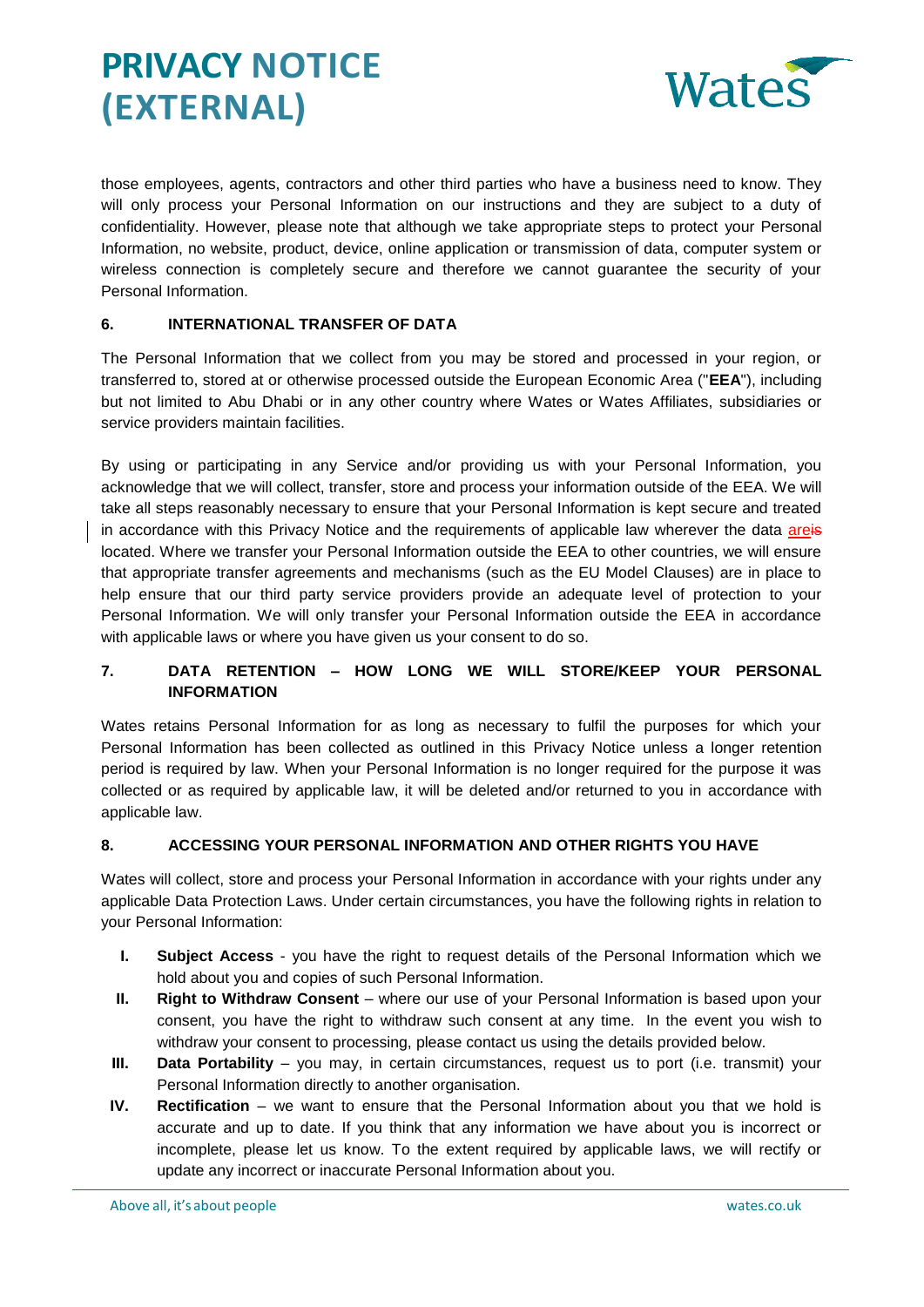

- **V. Erasure ('right to be forgotten')** you have the right to have your Personal Information 'erased' in certain specified situations.
- **VI. Restriction of processing** you have the right in certain specified situations to require us to stop processing your Personal Information and to only store such Personal Information.
- **VII. Object to processing**  You have the right to object to specific types of processing of your Personal Information, such as, where we are processing your Personal Information for the purposes of direct marketing.
- **VIII. Prevent automated decision-taking** in certain circumstances, you have the right not to be subject to decisions being taken solely on the basis of automated processing.

## **9. ENFORCING YOUR RIGHTS**

If you wish to enforce any of your rights under applicable Data Protection Laws, then please contact us at gdpr@wates.co.uk. We will respond to your request without undue delay and no later than one month from receipt of any such request, unless a longer period is permitted by applicable Data Protection Laws, and we may charge a reasonable fee for dealing with your request which we will notify to you. Please note that we will only charge a fee where we are permitted to do so by applicable Data Protection Laws.

### **Complaints**

If you are concerned that we have not complied with your legal rights under applicable Data Protection Laws, you may contact the Information Commissioner's Office [\(www.ico.gov.uk\)](http://www.ico.gov.uk/) which is the data protection regulator in the UK which is where Wates is located. Alternatively, if you are based outside the UK, you may contact your local data protection supervisory authority.

## **10. THIRD-PARTY LINKS AND PRODUCTS ON OUR SERVICES**

Our websites, applications and products may contain links to other third party websites that are not operated by Wates, and our websites may contain applications that you can download from third parties. These linked sites and applications are not under Wates's control and as such, we are not responsible for the privacy practices or the content of any linked websites and online applications. If you choose to use any third party websites or applications, any Personal Information collected by the third party's website or application will be controlled by the Privacy Notice of that third party. We strongly recommend that you take the time to review the privacy policies of any third parties to which you provide Personal Information.

## **11. COOKIES**

### **What are cookies?**

Wates may use cookies and other technologies, including web beacons, action tags, pixel tags, in certain areas of our Services. Cookies are small text files that can be read by a web server in the domain that put the cookie on your hard drive. Cookies are assigned to and stored in a user's internet browser on a temporary (for the duration of the online session only) or persistent basis (cookie stays on the computer after the internet browser or device has been closed). Cookies collect and store information about a user's preferences, product usage, content viewed, and registration information which allows for Wates to provide users an enhanced and customised experience when engaging with our Products. We may use cookies to store your preferences and settings, help you with signing in, provide targeted ads, and analyse site operations.

### **Further information on cookies**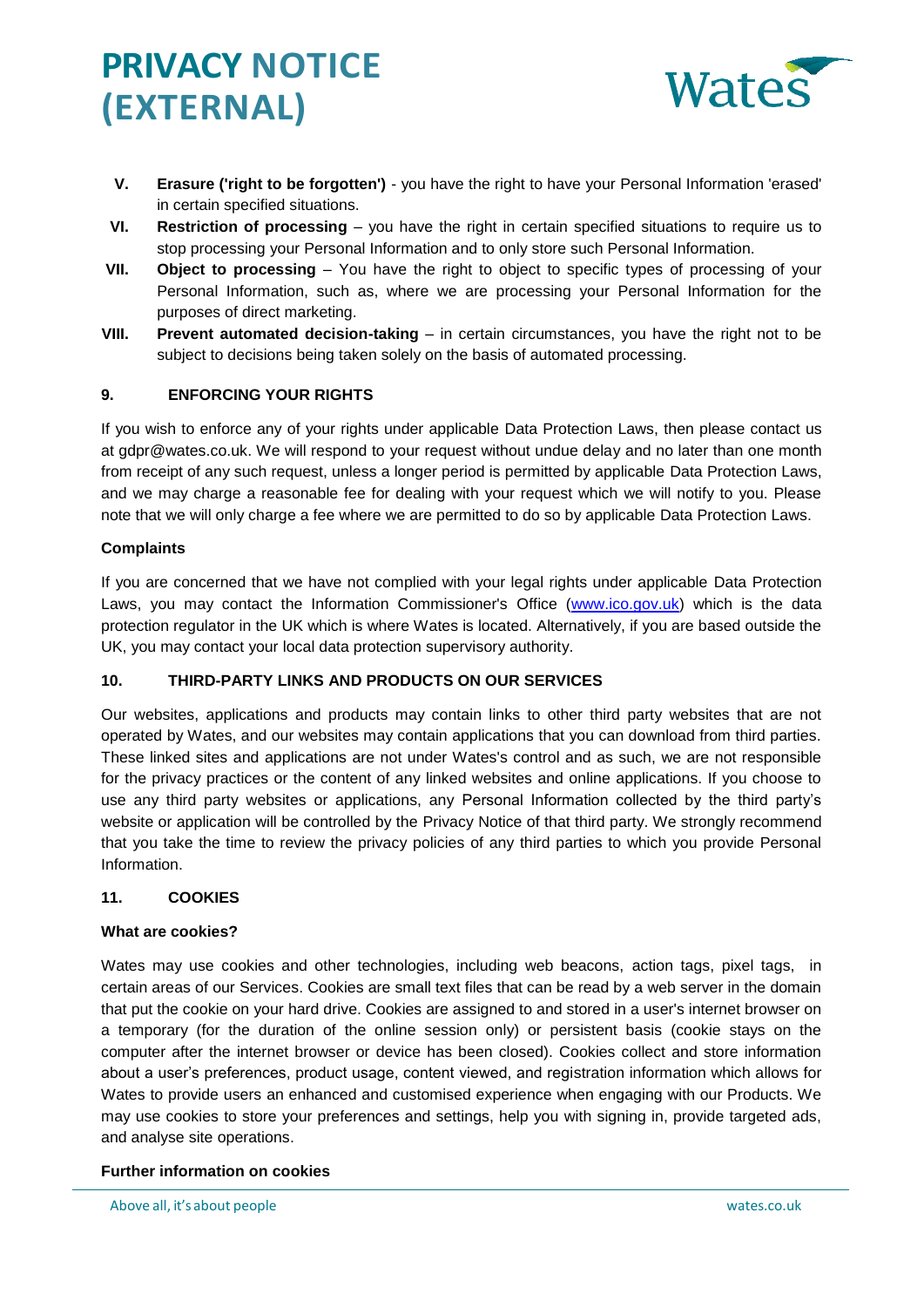

For further information on what cookies are, how Wates and other third parties use them, and for details of how cookies can be disabled, please see our Cookie Policy.

## <span id="page-5-1"></span>**12. YOUR CHOICES (E.G. MARKETING RELATED EMAILS OR OTHERWISE)**

We and other Wates Affiliates may use your Personal Information (such as your contact details (e.g. name, address, email address, telephone number)) to send you marketing-related correspondence by email, post or telephone call related to our Products, in accordance with your email and contact preferences in your Account Preferences and Personal Information sections of your Wates website My Account or as you otherwise agree to. When we process your Personal Information for marketing purposes, we do so on the basis that it is in our legitimate interests to do so, or in the case of our email notification service, that it is necessary to perform our contract with you. You have a right to object to this processing. If you wish to do so, please contact the Privacy Team by email: gdpr@wates.co.uk

We may store information that you provide for the purposes of updating and maintaining our client relationship management system. We use a third party platform provided by Salesforce to manage and store this data. Information regarding Salesforce's security and safeguarding policies can be found at: https://trust.salesforce.com/en/security/

We do not share Personal Information with third parties for the third parties' marketing purposes.

We may also use your Personal Information to personalise and to target more effectively our marketing communications to ensure, to the extent possible, that any marketing-related correspondence is relevant to you.

To opt out of receiving marketing-related correspondence from Wates, please contact us or click "Unsubscribe" or text message (SMS) you receive from us.

## <span id="page-5-0"></span>**13. CAREERS AND JOB APPLICANTS, CURRENT AND FORMER WATES EMPLOYEES**

All of the information you provide during the process will only be used for the purpose of progressing your application, or to fulfil legal or regulatory requirements if necessary.

The Career Opportunities available to view via our website are supported and provided by our data processors GTI and Networx. We will not share any of the information you provide during the recruitment process with any other third parties for marketing purposes. The information you provide will be held securely by us and/or our data processors whether the information is in electronic or physical format. In addition, if you provide special category data (e.g. ethnicity) as part of your application we will process this information for reasons of substantial public interest to monitor equality of opportunity or treatment only and will not be used in our decision-making process. As set out in our Equality, Diversity and Inclusion Policy, Wates has a legitimate interest in ensuring that every individual is treated with fairness and respect and has access to equal opportunities, regardless of who they are.

We will use the contact details you provide to us to contact you to progress your application. We may also use the other information you provide (where relevant) to assess your suitability for the role you have applied for.

### **14. CHANGES TO THIS PRIVACY NOTICE**

It is also important that you check back often for updates to the Privacy Notice, as we may change this Privacy Notice from time to time. The "Date last updated" legend at the bottom of this page states when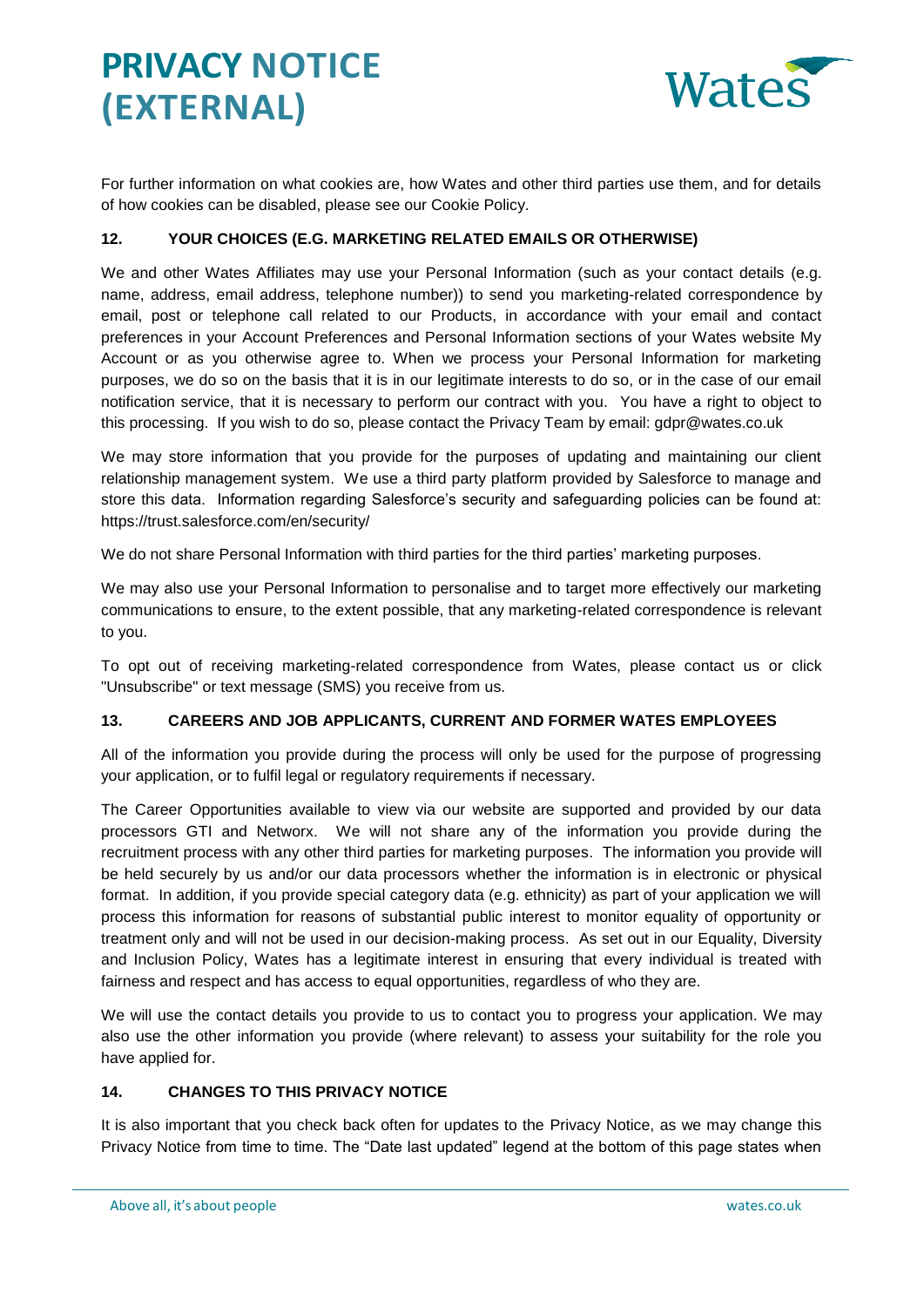

the Privacy Notice was last updated and any changes will become effective upon our posting of the revised Privacy Notice.

We will provide notice to you if these changes are material and, where required by applicable law, we will obtain your consent. We will provide this notice by email or by posting notice of the changes on our website or through any relevant Services.

## **15. CONTACT US / FURTHER INFORMATION**

We have appointed a GDPR Privacy Team and a Data Protection Manager who is responsible for overseeing questions in relation to this Privacy Notice. If you have any questions about this Privacy Notice, including any requests to exercise your legal rights, please contact the Privacy Team or the Data Protection Manager using the details set out below.

Contact details

Full details are:

Data Protection Manager Kate Wood

Wates Group Limited

Email address: [gdpr@wates.co.uk](mailto:gdpr@wates.co.uk) or kate.wood@wates.co.uk

Postal address:

| Kate Wood        |
|------------------|
| Wates House      |
| Station Approach |
| I eatherhead     |
| Surrey           |
| KT22 7.SW        |

If you have any questions regarding the collection, processing, or use of your Personal Information or if you wish to correct, block, rectify, object, access, revoke your consent to any applicable aspect of this Privacy Notice or delete any of your Personal Information, please contact us.

Date last updated: May 2018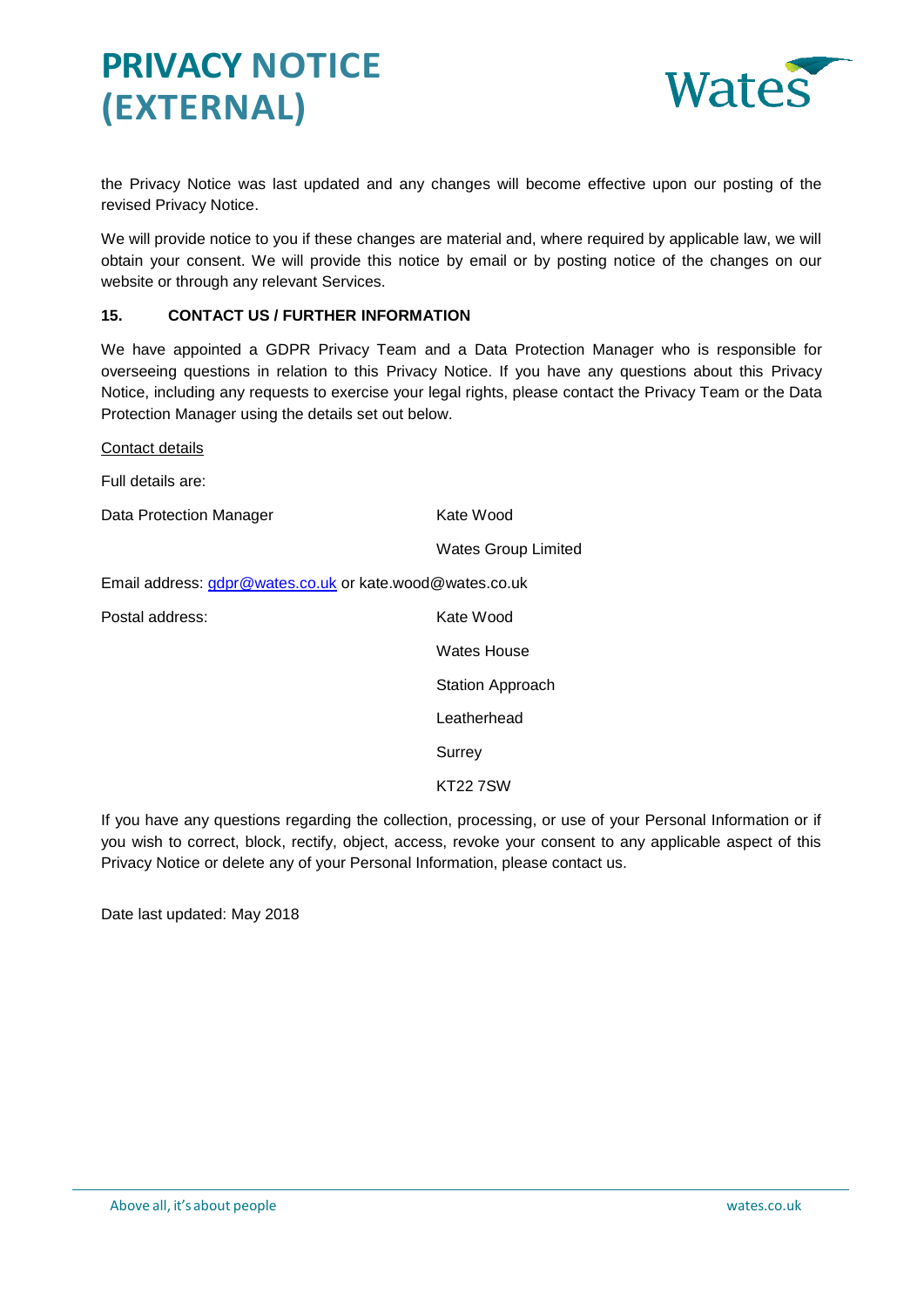

## **APPENDIX I**

## **THE STOP/GO APPLICATION**

Reporting safe practices and letting us know about the things you see on site, or in our offices, that may cause harm, is important. This Privacy Notice and our 'Terms of Use' (please email [stopgosupport@wates.co.uk](mailto:stopgosupport@wates.co.uk) for a copy) applies to your use of the Stop/Go Mobile Application software (the "**App**"), which is hosted on https://stopgo.wates.co.uk/ ("**Stop/Go Website**"), once you have downloaded a copy of the App onto your mobile telephone or handheld device ("**Device**") and any of the services accessible though the App ("**Services**") that are available on the Stop/Go Website.

#### **Your personal information**

This Appendix explains how we, as data controller, use your personal information, and describes how we collect and use that personal information during and after your use of the App directly or via our data processor, Psycle Interactive Limited.

As part of your use of the App, we will collect and process the following data about you:

- Information you give us . This is information that you give us, either relating to you or another person, by completing a Stop/Go report via the App. This includes information you provide when you register to use the Stop/Go Website and/or download the App, and when you report a problem with the App and/or our Stop/Go Website or Services. The information you give us may include, but is not limited to, names, company details, site contract number, observation location, the individual(s) responsible for the observation, specific site location, type of observation, photographic evidence, supporting notes and any other information that is reasonably required to be collected as part of providing a report.
- Information we collect about you and your Device. Each time you visit our Stop/Go Website and/or use the App we will automatically collect the following information:
	- $\circ$  Technical information, including the type of mobile device you use, the mobile operating system, your mobile operating system and the type of mobile browser your use,;
	- o Information stored on your Device including photos, your name, your site contract number, a textual description of the location of observation (entered by the user), name of the person observed, the type (category) of observation, one or more photos of the observation and information provided when logging into the Stop/Go Website including first name and last name, job title, email address, phone number and password (encrypted in transit and at rest), and information provided when logging in to the Stop/Go Website including email address and password (encrypted in transit and at rest) ; and
	- o Details of your use of any of our Apps or your visits to the Stop/Go Website including but not limited to traffic data and other communication data, whether this is required for your own purposes or otherwise, and information on any resources or reports that you access; and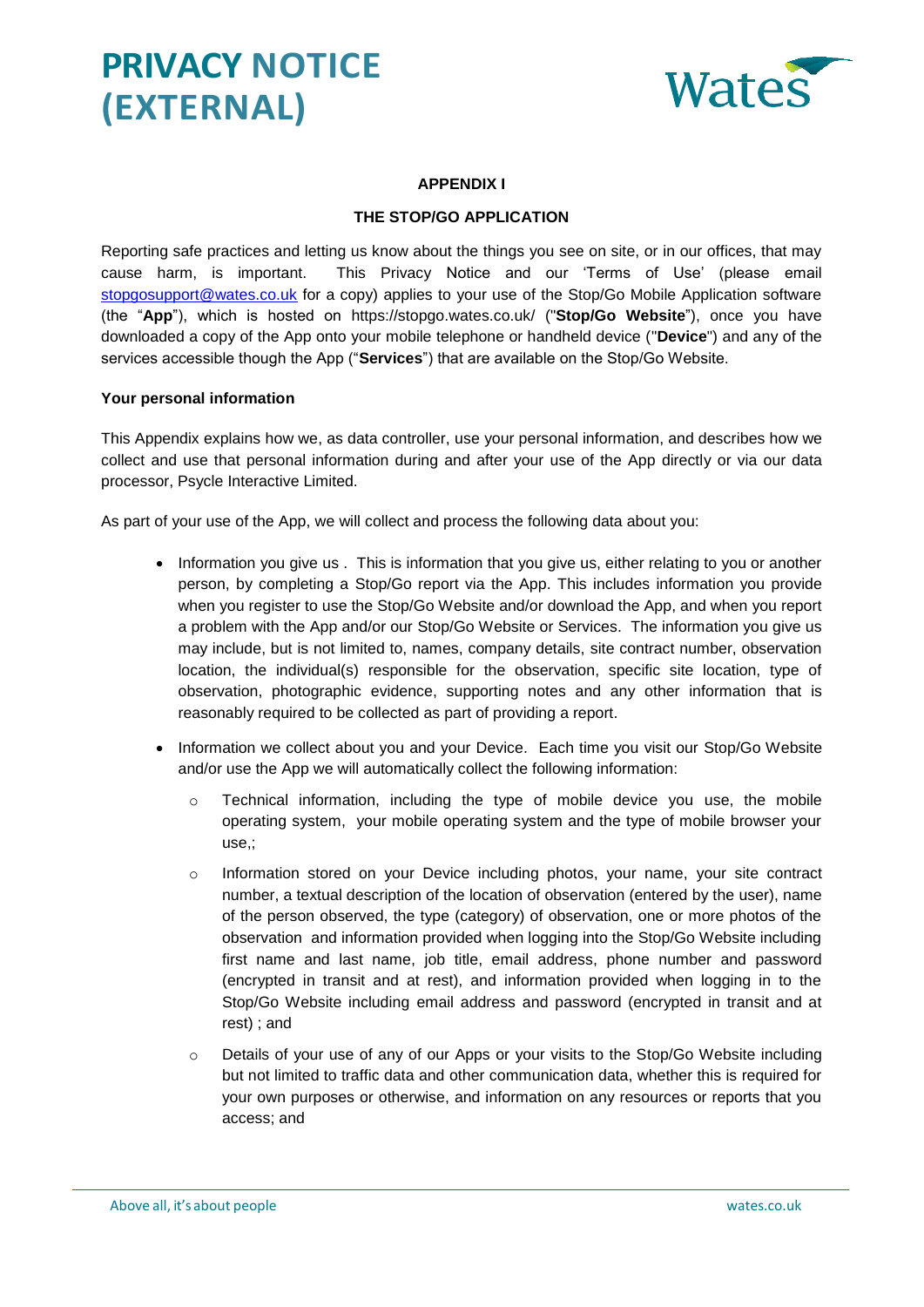

o Information regarding the Site location including the address. We also use GEO location technology to graphically show the location of the contract site location on the Stop/Go Website.

We will use cookies to distinguish you from other users of the App and/or the Stop/Go Website. This helps us to provide you with a good experience when you use the App and/or the Stop/Go Website and helps us to track user sessions in order to provide support.

### **Purpose of processing**

Specifically in relation to the App and the Stop/Go Website, we will use the information referred to in above in this section for the following purposes, including but not limited to:

- Maintaining, investigating and promoting health and safety standards;
- Preparing reports containing the information the user has provided;
- Ensuring that the content is presented in the most effective manner for the user and/or their Device;
- Allowing the user to participate in interactive features of the App and/or the Stop/Go Website;
- Maintaining, protecting and improving the App and/or the Stop/Go Website; and
- Notifying the user of any changes to the App and/or the Stop/Go Website.

By submitting the above information, you acknowledge and consent so that we may transfer, store and process your data. Wates will take all steps reasonably necessary to ensure that your data is treated securely and in accordance with this notice. In addition, Wates is able to process your personal information in relation to maintaining, investigation and promoting Health & Safety standards because it has a legitimate interest as a responsible business and employer to maintain, investigate and promote the same.

### **How your information is stored and processed**

We will also collect and store personal data on your mobile device using local storage to store the observation being submitted as well as temporarily storing the session cookie. The Stop/Go Website will also store a session cookie during use.

The data that we collect from your Device will be sent to a database and stored on secure servers and any data collected will be safeguarded appropriately. Once we have received your information we will use procedures and security features to aim to prevent unauthorised access.

The transmission of information via the internet is not completely secure. Although Wates will do its best to protect your personal data we cannot guarantee the security of your data transmitted in using our App and/or our Stop/Go Website and any transmission is undertaken at your own risk.

Data collected may be shared with any member of the Wates Group including but not limited to our subsidiaries and holding company (as defined in section 1159 of the Companies Act 2006). Data collected may also be shared with our relevant third party data processors from time to time including but not limited to the purposes of hosting, developing and testing the App and/or Stop/Go Website. Such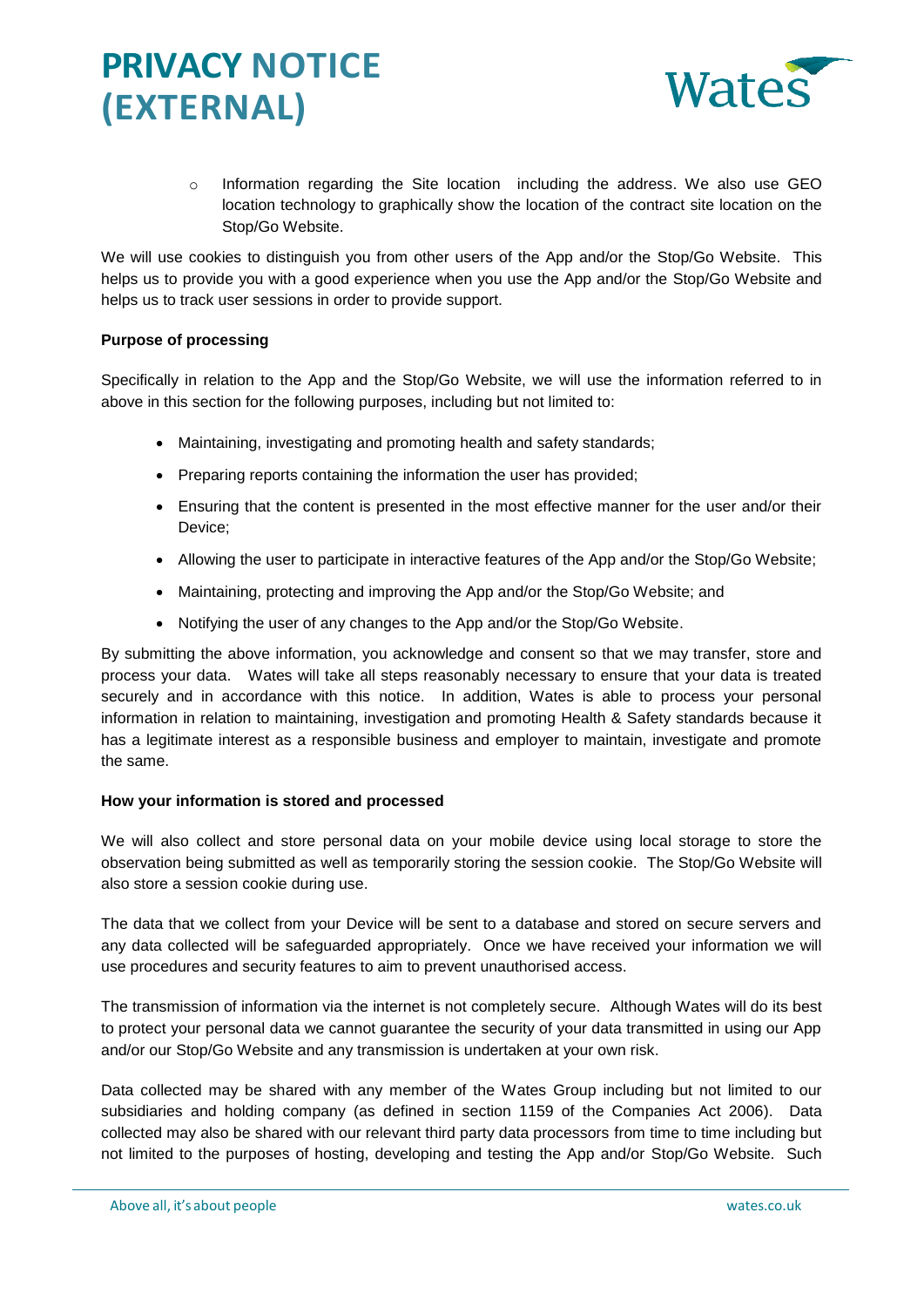

third party processors includes Psycle Interactive Limited who, in conjunction with Wates, developed and now host the App.

Data collected may be shared with relevant authorities if Wates is under a duty to disclose or share any personal information in order to comply with any legal or regulatory obligation or request. In the event that Wates sells any business or assets or its business or substantially all of Wates' assets are acquired by a third party, personal data may be disclosed to the prospective buyer or transferred as an asset.

As stated in section 8 of this Privacy Notice, you have a right to access your Personal Information held as a result of your interactions with the App and/or Stop/Go Website. To exercise your data subject rights please contact the Privacy Team by email: [gdpr@wates.co.uk.](mailto:gdpr@wates.co.uk)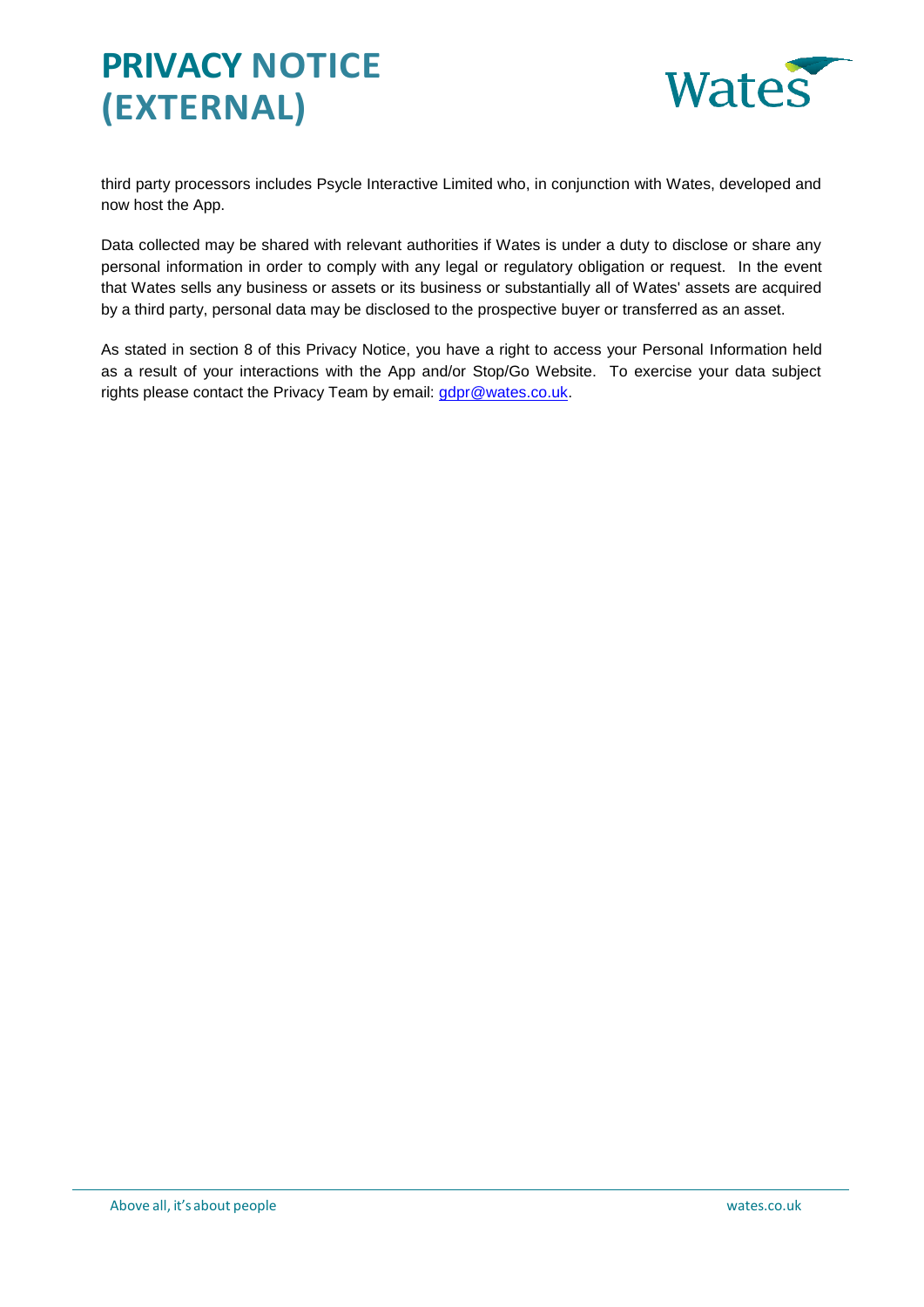

## **APPENDIX II**

## **FIELD TOOL**

Field Tool is a site observation tool used to ensure quality and to promote a safe working environment on Wates' controlled sites. Field Tool runs on tablets using software provided and supported by our data processor, Viewpoint Construction. Part of Field Tool's functionality allows, amongst other things, photographs of defective works and/or hazards to be captured, potential or otherwise

#### **Your Personal Information**

This Appendix explains how we, as data controller, use your Personal Information and the Personal Information of others that may be captured when using Field Tool. It also describes how we collect and store that Personal Information.

As part of the use of Field Tool by Wates employees, we may collect and process the following data about you directly or via our data processor, View Point Construction Information including, but not limited to:

- your name;
- photographs of observations which may include images of individuals (including you) present on site;
- supporting annotations;
- email addresses of required recipients of a Field Tool report;
- and any other information that is reasonably required to be collected as part of providing a Field Tool report.

### **Purpose of processing**

Specifically in relation to Field Tool and the Field Tool website, we will use the information referred to above in this Appendix for the following purposes, including but not limited to:

- Maintaining, investigating and promoting health and safety standards;
- Identifying, investigating and rectifying snags and outstanding tasks;
- Preparing reports containing the information the user has provided;
- Ensuring that the content is presented in the most effective manner for the user and/or their tablet; and
- Maintaining, protecting and improving Field Tool and/or the Field Tool website.

Wates will take all steps reasonably necessary to ensure that your data are treated securely and in accordance with this Privacy Notice. In addition, Wates is able to process your personal information in relation to (i) maintaining, investigation and promoting Health & Safety standards and (ii) identifying, investigating and rectifying snags and outstanding taskes because it has a legitimate interest as a responsible business (i) to maintain, investigate and promote safe working environments for Wates' controlled sites in order to ensure the health and safety of its employees and operatives and (ii) to ensure quality standards are maintained.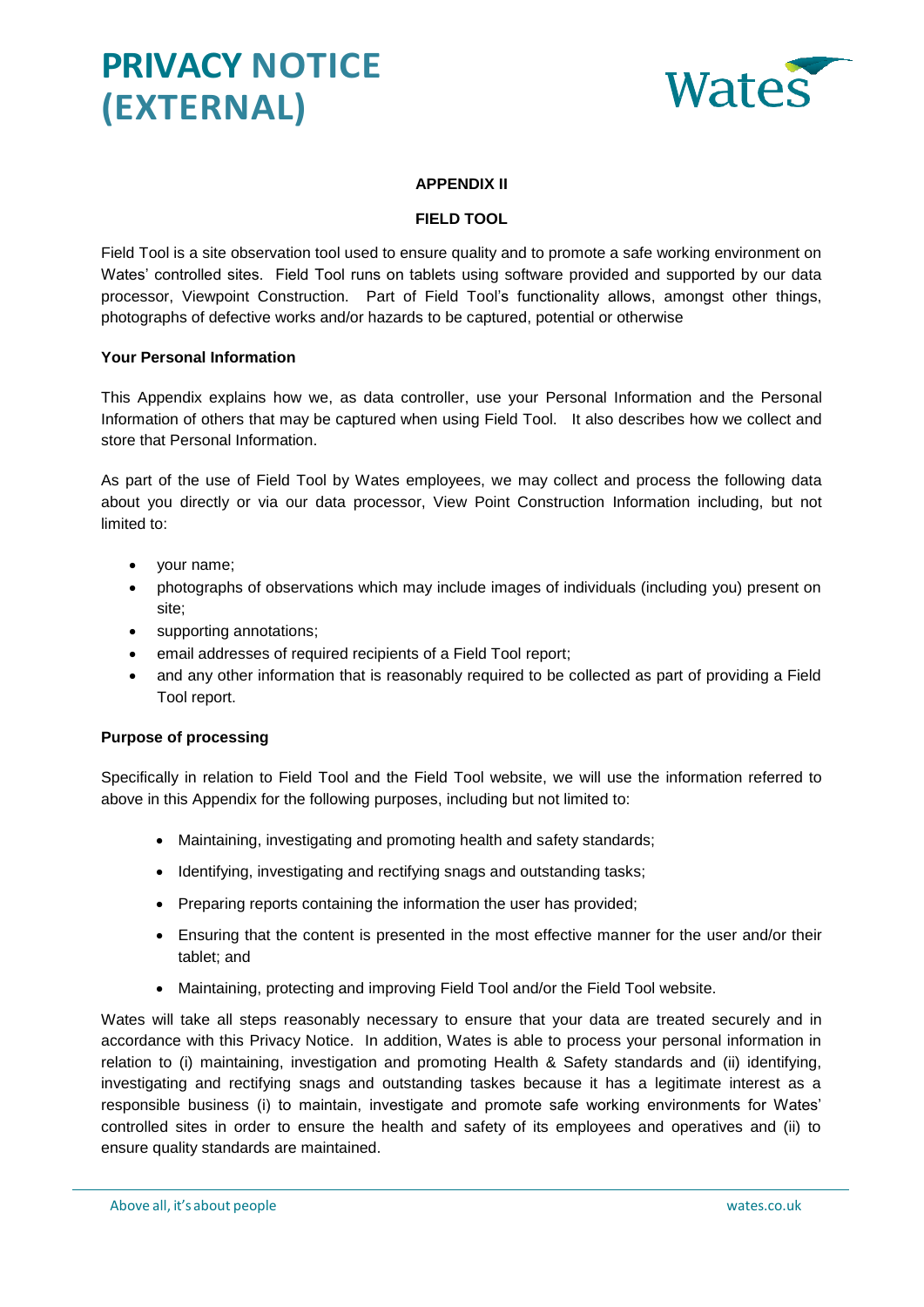

## **How your information is stored and processed**

Data, including your Personal Information and the Personal Information of others (including potentially photographs of individuals), captured via Field Tool tablets is stored on View Point Construction servers and is available immediately via the Field View website once the tablet has been synchronized.

For further information please see View Point Construction's data protection policy: [https://viewpoint.com/legal/privacy-notice.](https://viewpoint.com/legal/privacy-notice)

We may also collect and store on tablets running Field Tool your personal data using local storage to store the report being submitted as well as temporarily storing the session cookie. The Field Tool website will also store a session cookie during use.

The data that collected from tablets will be sent to a database and stored on secure servers and any data collected will be safeguarded appropriately. Once we have received your information we will use procedures and security features to aim to prevent unauthorised access.

The transmission of information via the internet is not completely secure. Although Wates will do its best to protect your personal data we cannot guarantee the security of your data transmitted during the use of Field Tool and/or the Field Tool website and any transmission is undertaken at your own risk.

Data collected may be shared with any member of the Wates Group including but not limited to our subsidiaries and holding company (as defined in section 1159 of the Companies Act 2006). Data collected may also be shared with our relevant third party data processors from time to time including but not limited to the purposes of hosting, developing and testing Field Tool and/or the Field Tool website. Such third party processors includes View Point Construction who provide the software and host Field Tool.

Data collected may be shared with relevant authorities if Wates is under a duty to disclose or share any personal information in order to comply with any legal or regulatory obligation or request. In the event that Wates sells any business or assets or its business or substantially all of Wates' assets are acquired by a third party, personal data may be disclosed to the prospective buyer or transferred as an asset.

As stated in section [8](#page-3-0) of this Privacy Notice, you have a right to access your Personal Information held as a result of your interactions with Field Tool and/or the Field Tool website. To exercise your data subject rights please contact the Privacy Team by email: [gdpr@wates.co.uk](mailto:gdpr@wates.co.uk)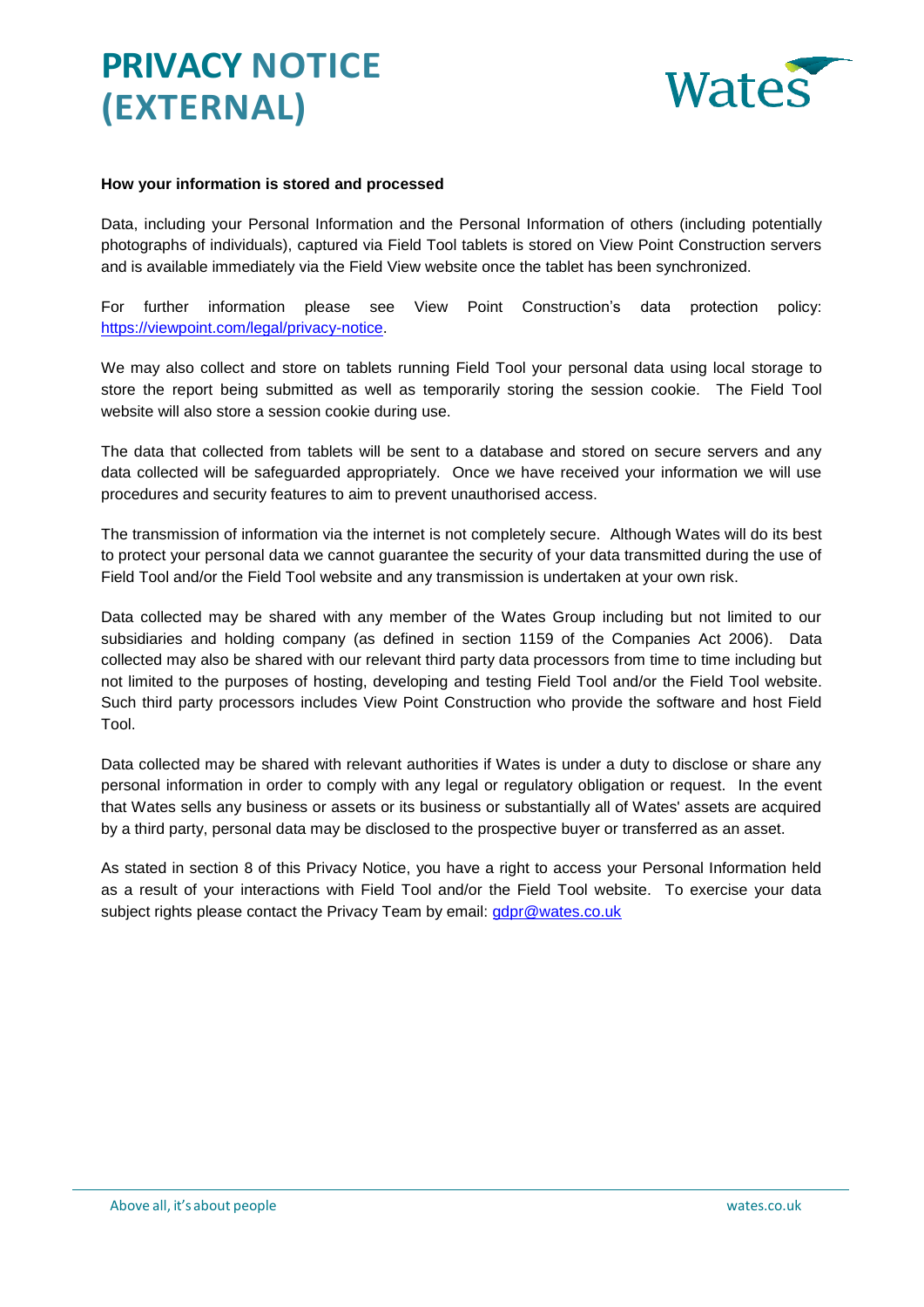

## **APPENDIX III**

## **BIOMETRIC DATA**

Biosite Systems Limited ("**Biosite**"), as one of our approved suppliers of biometric turnstiles and CCTV systems, acts as data processor for Wates. Wates is the data controller which means that we are responsible for deciding how we hold and use your Personal Information in relation to your interactions with Biosite.

This Appendix III in explains how we use this Personal Information and describes how we collect and use that Personal Information during and after your interactions with Biosite's biometric turnstiles and Biosite's CCTV systems.

### **What Personal Information is collected and how is it collected?**

Your Personal Information will be collected on our behalf by Biosite through their registration procedure. CCTV systems in operation on Wates' sites will, in addition, capture your image by way of photographs and/or video recordings.

The Personal Information collected as part of the Biosite registration process may include your name, contact details, medical and health information, time of entering and exiting site as well as time spent in designated rest areas, CITB card details, gender, race, ethnicity, sexual orientation, location of employment or workplace, photographs and video images, and biometric data in the form of fingerprints.

By submitting the above information, you acknowledge that we may transfer, store and process your data. However, please see *How do we use your Personal Information?* below for further information.

As stated in section [7](#page-3-1) of this Privacy Notice, you have a right to access your Personal Information held as a result of your interactions with Biosite. To exercise your data subject rights please contact the Privacy Team by email: [gdpr@wates.co.uk](mailto:gdpr@wates.co.uk)

### **How do we use your Personal Information?**

We will use your medical and health information for the purposes of assessing your working capacity in order to ensure your safety and wellbeing whilst present on Wates' sites. Your Personal Information will also be used for the following purposes.

#### **Site access and biometric data**

For the purposes of gaining access to Wates' controlled sites and areas within those sites where Biosite's biometric turnstiles are in operation, we will use your biometric data in the form of your fingerprints together with other Personal Information in order to positively identify you so that appropriate levels of access can be maintained in order to ensure that our sites are safe and secure. The collection of your Personal Information for identification purposes to grant you site access is necessary to fulfil our legitimate interests as a responsible employer and is also necessary to protect your vital interests whilst on site.

In addition, fingerprints as a form of biometric data are special category data under data protection law and as such require a higher level of justification for their collection. The Health and Safety at Work etc.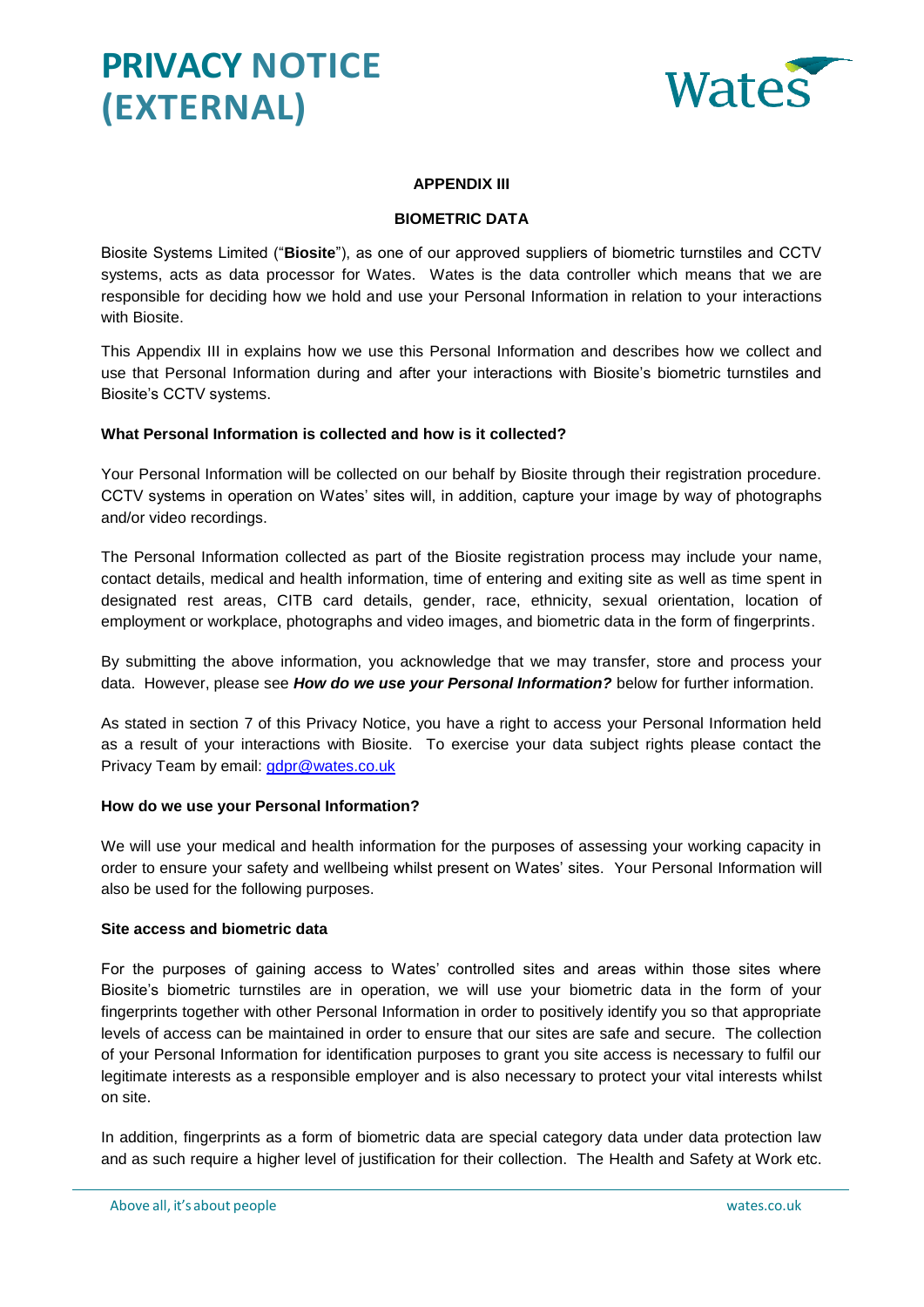

Act 1974 places various legal obligations on Wates to provide safe and secure working environments to our operatives. We consider it necessary to collect your fingerprints as part of procedures to uniquely and unequivocally identify you in a manner that cannot be copied or replicated by others because you have a right to a safe working environment and we are under an obligation to provide the same to you. Your biometric data are held by Biosite and neither Biosite nor Wates share this information with third parties.

For security information as to how your fingerprints are stored please see *What do we do to keep your information secure?* below.

## **Time recording**

Data collected relating to time spent on site and within certain areas of Wates' sites will be collected, reported on and reviewed by site managers and senior members of staff. Data collected will be used for the purposes of compiling site-related reports. This processing is necessary for the legitimate interests of Wates so that we may effectively run our business operations.

### **CCTV**

Photographs and images of you may be captured during the operation of CCTV at our sites. Wates acknowledge that you have an expectation of privacy and as such will use reasonable measures to ensure that CCTV cameras are not positioned to capture photographs or images in areas where the expectation of privacy is greater (e.g. toilets or changing rooms).

We are able to process your information in this way because we have a legitimate interest to ensure site security and a legal obligation to provide a safe working environment to our operatives.

### **Key Performance Indicator reporting**

Wates may also use your Personal Information for the purposes of reporting on key performance indicators (KPIs) to our clients when contractually obliged to do so. As part of this KPI reporting procedure, Wates may share your Personal Information with our public sector clients. Where possible, we will anonymise or pseudonymise your Personal Information before transferring it to these clients. We are able to lawfully process your data for the purposes of KPI reporting because it is a legitimate interest of Wates to satisfy its contractual obligations that it has under its framework agreements in place with various public sector bodies.

You have a right to object to this processing. If you wish to do so, please contact the Privacy Team by email: gdpr@wates.co.uk

In addition, your ethnicity, religion and/or sexual orientation collected as part of the Biosite registration process are special category data. We may share this information with our public sector clients as part of KPI reporting but will, where possible, anonymise or pseudonymise these data before transfer. You have a choice during the registration process and at any time after the registration process to not give or to withdraw your ethnicity, religion and/or sexual orientation data if given. Please contact the Privacy Team if you wish to do so: gdpr@wates.co.uk

### **Your medical and health information**